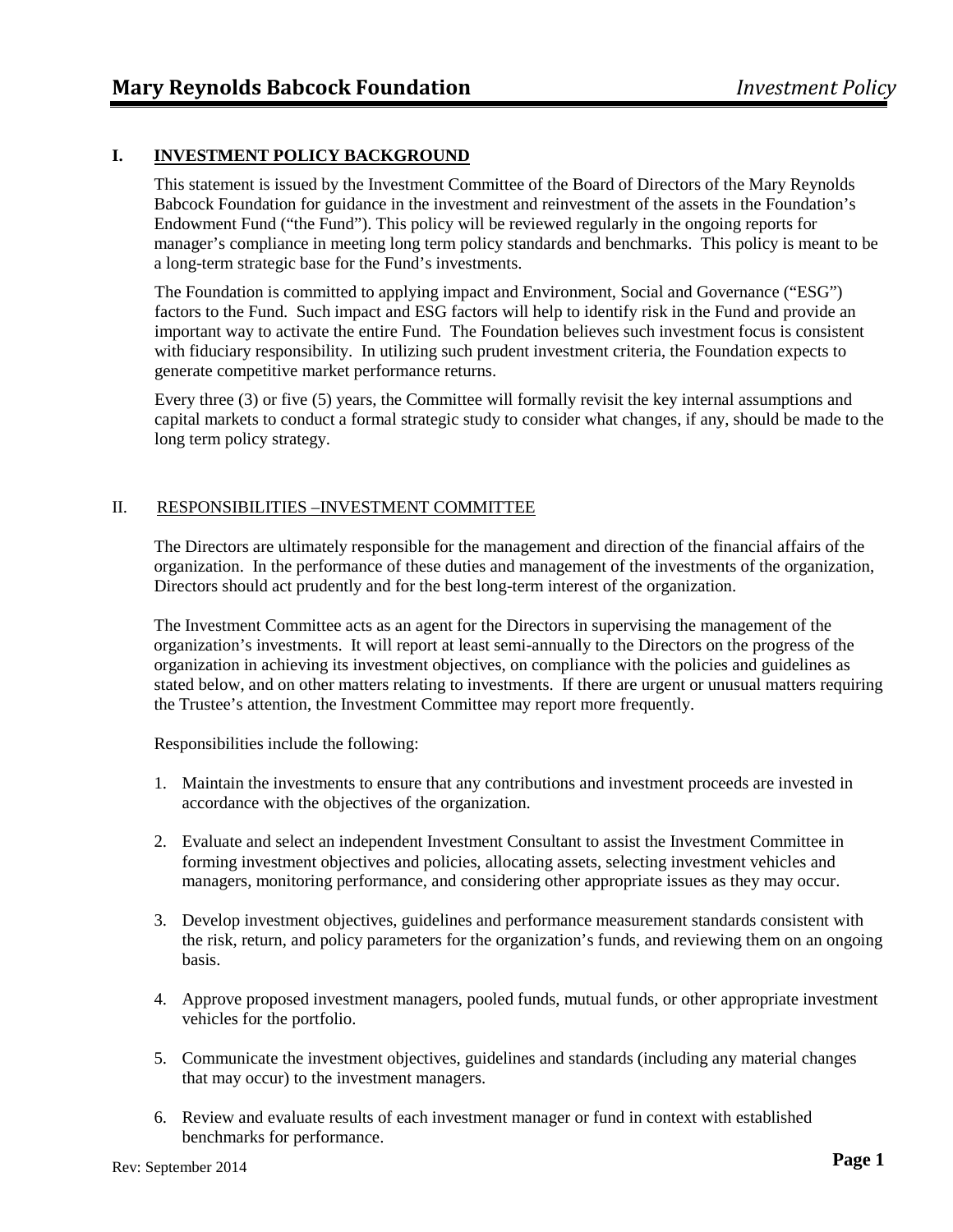## III. RESPONSIBILITIES - INVESTMENT CONSULTANT

The Investment Consultant will be responsible for the following:

# A. STATEMENT OF INVESTMENT OBJECTIVES AND POLICIES

Make recommendations to the Investment Committee and staff as to changes in the objectives, guidelines, or standards, based upon material and sustained changes in the capital markets, or changes in the goals of the organization.

## B. ASSET ALLOCATION

Make recommendations to the Investment Committee and staff, as to the appropriate portfolio weightings among the various major asset classes of the portfolio. This will include periodic rebalancing of asset weightings as capital market movements cause the actual weightings to diverge significantly from the target weightings.

## C. SELECTION OF INVESTMENT VEHICLES OR MANAGERS

Assist the Investment Committee and staff through a selection process by identifying and screening candidates for appropriate portfolio and organizational characteristics. The Investment Consultant will be responsible for overseeing the selected managers for compliance with investment policies and reporting back to the Investment Committee on such information.

Given the organization's mission, the Investment Consultant should attempt to include women and minority managed/owned investment managers when recommending the mix of managers.

# D. MONITOR INVESTMENT PERFORMANCE

A performance evaluation of the organization's overall funds will be conducted quarterly. Performance will be measured quarterly, year-to-date, and annualized periods, and since inception. The reporting information will include consolidated and individual manager returns vs appropriate benchmarks, asset allocation, rebalancing recommendation and other pertinent market and economic data necessary to make investment decisions. The Investment Consultant shall meet face to face with the Investment Committee semi-annually, or more frequently if necessary.

Investment managers may be discharged by the Investment Committee at any time it deems the absolute or relative performance of a given agent to be unacceptable or substandard. The Investment Committee may also discharge an investment manager for other material reasons, as deemed appropriate and necessary by the Investment Committee.

# E. BOARD AND INVESTMENT COMMITTEE EDUCATION

The Investment Consultant shall keep the Foundation up to date not only financial market conditions and its outlook, but shall also report on trends and issues facing the ESG and impact investment space. This is consistent with the Foundation's goal to evaluate the entire Fund against ESG criteria.

# IV. RESPONSIBILITIES - INVESTMENT MANAGERS

The Investment Managers, in recognition of their role as fiduciaries for the organization, must assume the following responsibilities as they pertain to: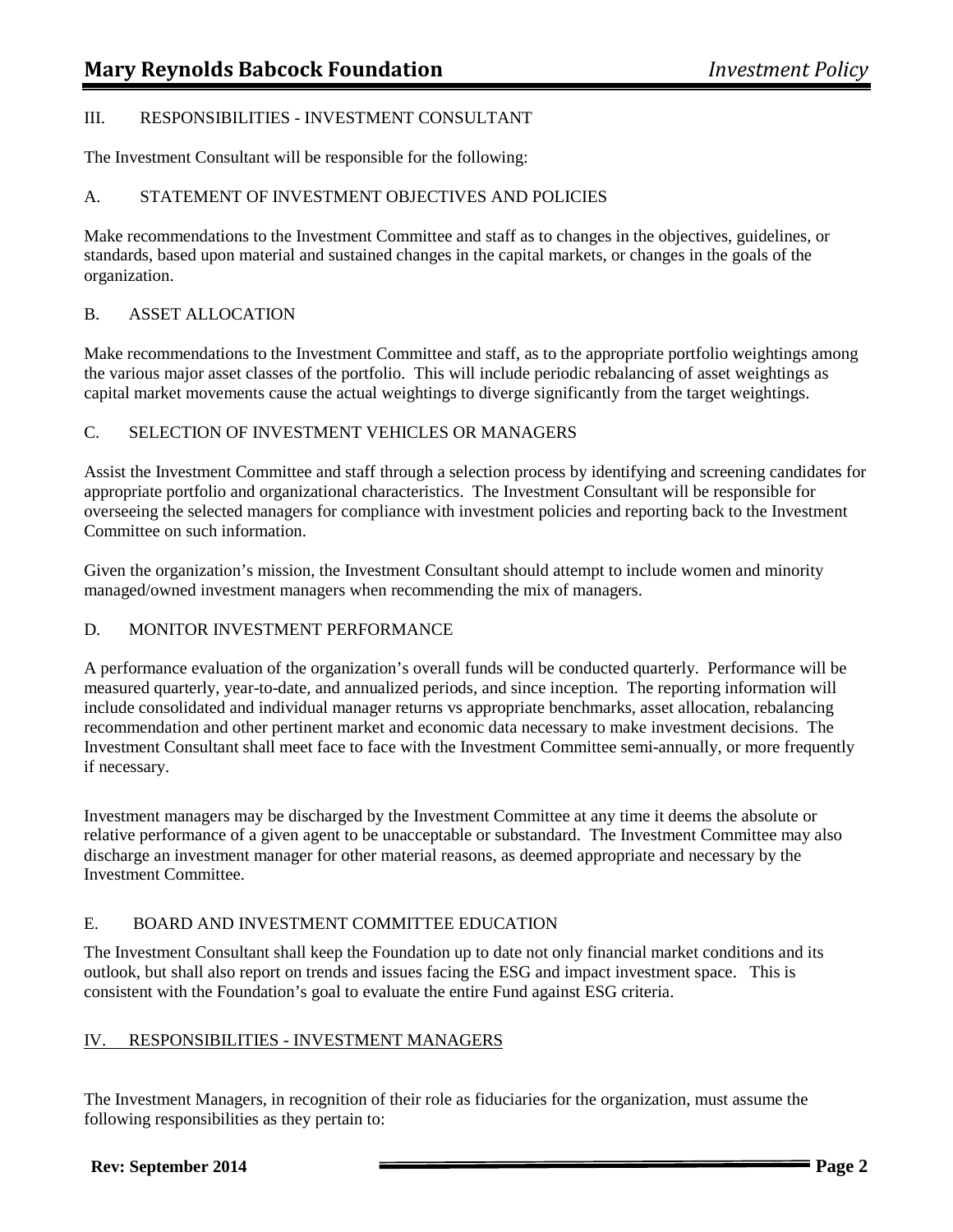## A. INVESTMENT PROGRAM

- 1. Acknowledge in writing acceptance of the objectives, guidelines, and standards of performance as defined in this statement, and invest separately managed portfolio assets in accordance with those objectives, guidelines and standards.
- 2. Exercise full discretionary authority as to all buy, hold, and sell decisions for each security under management, subject to the guidelines as defined in this statement.
- 3. There shall be no specific guidelines with regard to portfolio activity. By not restricting turnover, the managers are given the flexibility to adjust their asset mix and security selection to changing market expectations.
- 4. Except under unusual circumstances, all transactions should be entered into on the basis of best execution, which means best realized net price.
- 5. The holdings in the Fund for any single investment manager may not represent more than 10% of that investment manager's total assets under management.
- 6. While a single investment manager may manage multiple asset products within the Fund, such aggregate value of a single manager may represent no more than 25% of the Fund.

#### B. REPORTING

Investment managers will:

- 1. Produce a statement at the end of each month describing the portfolio asset class weightings, individual security positions showing both cost and market value, all principal cash transactions, including all buys and sells in sufficient descriptive detail including realized gains and losses, and portfolio performance.
- 2. Produce a statement quarterly describing performance in detail including applicable performance attribution and analysis of portfolio and returns.

Custodian reports may also satisfy such reporting requirement.

### C. REVIEW MEETINGS

At the request of the Investment Committee, each investment manager shall participate in a review meeting or conference call, the agenda to include:

- 1. A review of the investment program.
- 2. A commentary on investment results in light of the appropriate standards of performance.
- 3. A synopsis of the key investment decisions made by the manager, his/her underlying rationale, and how those decisions could affect future results.
- 4. A discussion of the manager's outlook, what investment decisions this outlook may trigger and how these decisions could affect future results.

### D. COMMUNICATION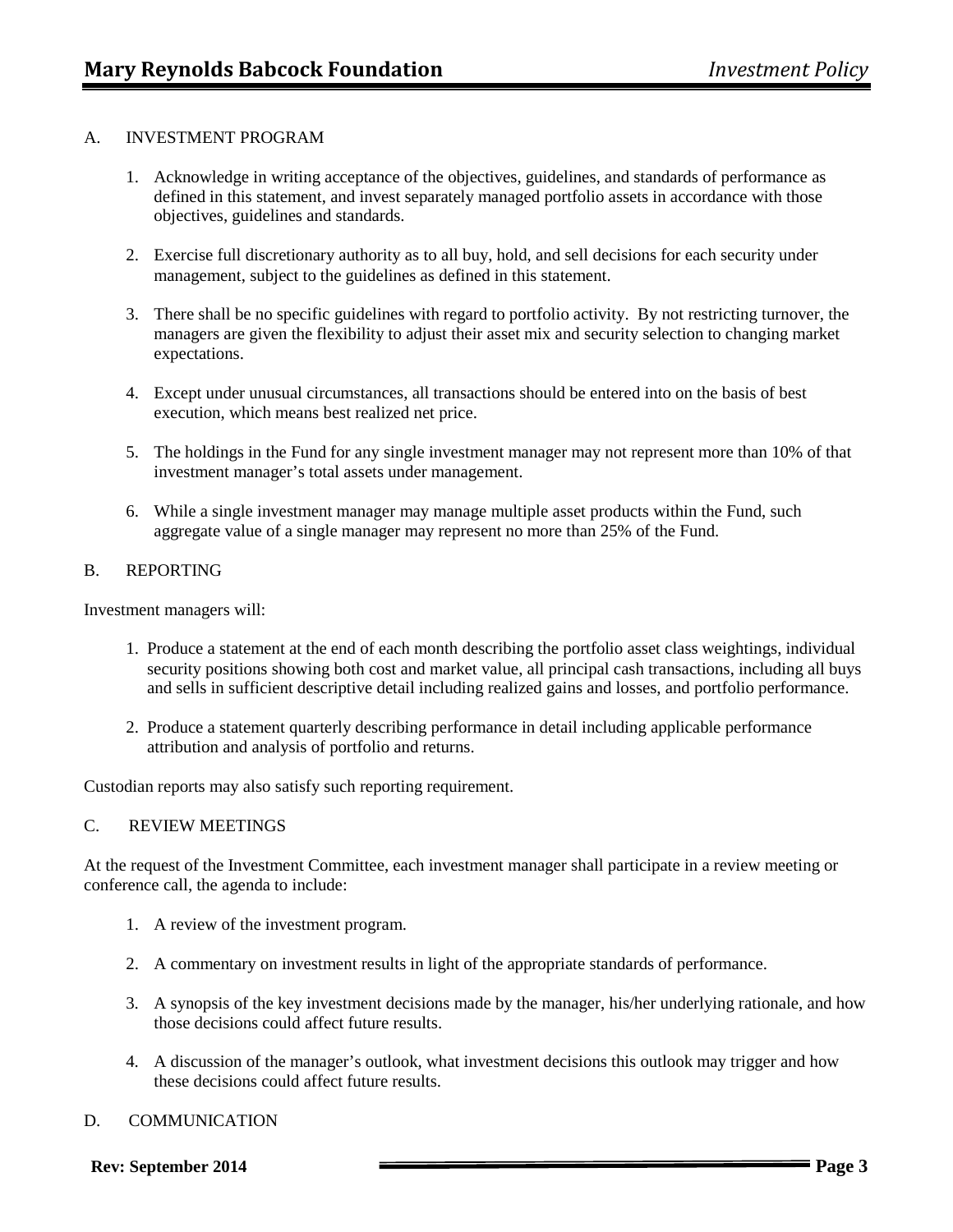The investment managers are responsible for frequent and open communication with the Investment Consultant and the organization's personnel on all material matters pertaining to investment policies and the management of the portfolio. In particular, the investment managers will:

- 1. Provide notice immediately, and in writing, of any material changes in their investment outlook, strategy, and portfolio structure to the investment consultant and organization staff.
- 2. Notify the investment consultant and the finance staff of the organization immediately, and in writing, of material changes in an investment manager's firm ownership, organizational structure, financial condition, senior staffing and management.

# **V. OVERALL INVESTMENT OBJECTIVES**

- 1. The Committee's management objective for the Fund is to preserve and enhance its real (inflationadjusted) purchasing power while providing a relatively predictable, stable, and constant (in real terms) stream of returns in line with the Foundation's spending requirements. Such objective will be achieved by employing ESG and impact investment criteria across the entire Fund. The Foundation believes this is consistent with its fiduciary responsibility to achieve competitive market returns for the Fund. It is understood that the return on the Fund will vary from year to year, exceeding the Foundation's spending requirements in some years, and falling short in others. Nonetheless, when measured over rolling fiveyear periods, the stream of real returns should be in balance with the Foundation's spending needs.
- 2. Current policy establishes a goal of spending 5½% of a twelve-quarter moving average of the market value of the endowment. This 5½% figure includes disbursements made for grants and administrative expenses, but is net of endowment management expenses.
- 3. The Committee's investment objective for the Fund is to attain an average annual real total return (net of investment management fees) of at least 5½% over the long term, as measured over rolling five-year periods. The Committee will focus on total return without regard to whether that return is in the form of income or capital appreciation.
- 4. The Foundation has a commitment to aligning the Foundation's investments with the mission of moving people and places out of poverty. Mission-related investing includes market-rate investments (MRIs) and below-market program-related investments (PRIs). PRIs are made from a separate budget and are not considered part of the investment pool subject to these policies (see PRI policy). MRI guidelines are detailed in the attached Appendix 1.

# **VI. INVESTMENT GUIDELINES**

- 1. **Volatility**: The organization understands there will be market volatility with the Fund. Minimizing volatility is an important consideration, and recognition should be given to the importance of consistent yearly returns while engaging modern portfolio tools to match current assets with future needs.
- 2. **Proxy Voting**: The Foundation will delegate the proxy voting responsibility to investment managers. The Investment Consultant will instruct the investment managers to vote proxies according to ISS Social Guidelines. Managers should vote proxies according to ISS Social Guidelines, unless the manager has internal proxy voting policies that are acceptable to the Foundation. In such cases, those investment managers may vote proxies according to their internal ESG proxy voting policies.
- 3. **Asset Allocation**: The strategic long-term asset allocation for the Fund is presented in the table below, with approved ranges within each asset class and respective benchmarks. The Fund's equity allocation will be reviewed quarterly by the Fund's Investment Consultant. The Investment Consultant will notify the Foundation if the actual equity allocation is above or below the maximum or minimum levels. The Foundation staff has the authority to rebalance the Fund within the ranges, provided it does not breach either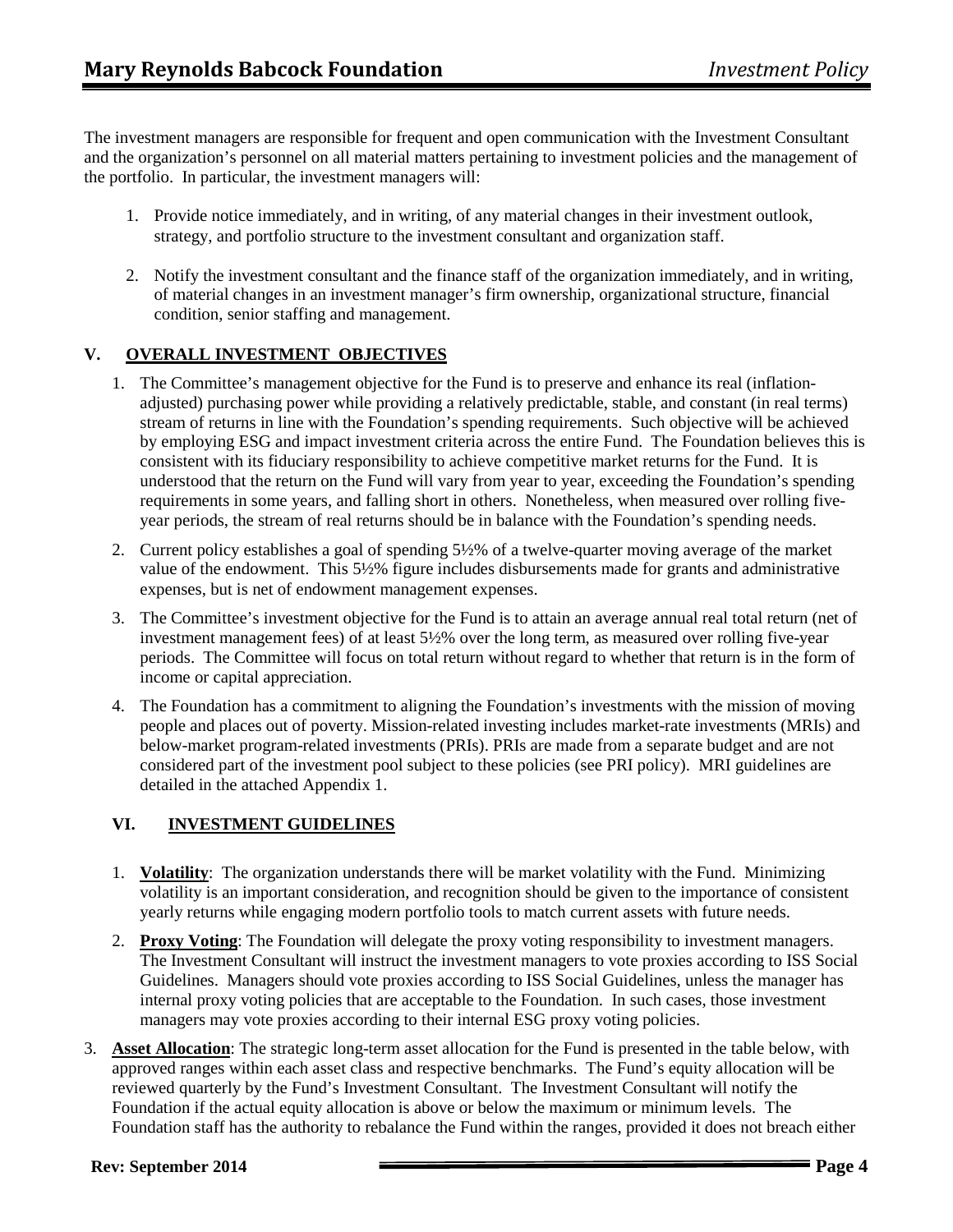4.

the maximum or minimum levels on the following table without the approval of the Investment Committee. The rebalancing will occur within a reasonable and prudent time and fashion with the recommendation of management and the Investment Consultant. The Investment Committee will review actual asset allocation versus targets at its semiannual or quarterly meetings, and may authorize further rebalancing.

| Asset                                    | <b>Minimum</b> | <b>Long Term</b><br><b>Target</b> | <b>Maximum</b> | <b>Benchmark</b>                                                       |
|------------------------------------------|----------------|-----------------------------------|----------------|------------------------------------------------------------------------|
| <b>Large Cap Equity</b>                  | 20%            | 35%                               | 45%            | S&P 500/Russell 1000 value & growt                                     |
| <b>Small Cap Equity</b>                  | 5%             | 10%                               | 20%            | Russell 2500/2000 value & growth                                       |
| <b>International Equity</b>              | 10%            | 20%                               | 35%            | MS EAFE/MS World                                                       |
| <b>Emerging Equity</b>                   | 3%             | 8%                                | 15%            | <b>MS</b> Emerging Markets                                             |
| <b>Fixed Income</b>                      | 10%            | 17%                               | 30%            | <b>BGCI/ML HY/Citi World Bond</b>                                      |
| <b>Alternative</b><br><b>Investments</b> | 5%             | 10%                               | 20%            | HFRI, S&P $500 + 3$ or an absolute<br>return target for private equity |
| Cash                                     | 0%             | $0\%$                             | 10%            | <b>Tbills</b>                                                          |

It should be noted that the division of the Fund's assets by asset class need not necessarily be related to the division of assets by its outside investment managers. The purpose of dividing the Fund in this manner is to ensure that the overall asset allocation between these two major asset classes remains under the regular scrutiny of the Investment Committee and is not allowed to become the residual of separate manager decisions.

**4. Diversification**: The total composite portfolio is to be prudently managed by the respective managers who shall invest the assets among their assigned asset classes within expert and prudent person principles, and in compliance with section VII of this policy. The total portfolio will be comprised of managers with complementary investment styles such as diversifying equity skills and complementary fixed income skills. The total portfolio will be monitored to ensure that there is no significant overlap among industries, asset classes and investment styles which would result in decreased diversification of the total portfolio.

# **5. Total Fund Performance Objectives**

- **a. Absolute Performance Vs Market Indexes**: The Fund should provide returns equal to or above the Target Weighted Benchmark Index. This performance benchmark should be compared over a full market cycle defined by both a rising and falling market environment as measured by an industry standard broad equity market index, such as the Russell 3000 or the S&P 500. Three to five years will be used as a proxy for the full market cycle. Performance on an absolute benchmark of CPI + 5.5% will also be evaluated.
- **b. Relative Performance Vs Peers**: The Fund should provide relative performance in the top 50% of the Target Balanced Universe, which shall hold similar risk to the strategic long-term policy commitment, over a market cycle, or 3 and 5 years as a proxy.
- **6. Market-rate Mission Investments (MRIs)**: As part of its commitment to mission investing, the Foundation considers options for market-rate mission investments when it reviews asset allocation and conducts new manager searches. MRIs are expected to achieve financial returns that are competitive with the appropriate benchmark (determined based on the investment strategy) and reflect expense structures that are competitive with the MRI peer group. The criteria under which the Foundation will implement a mission investment strategy is detailed in Appendix 1.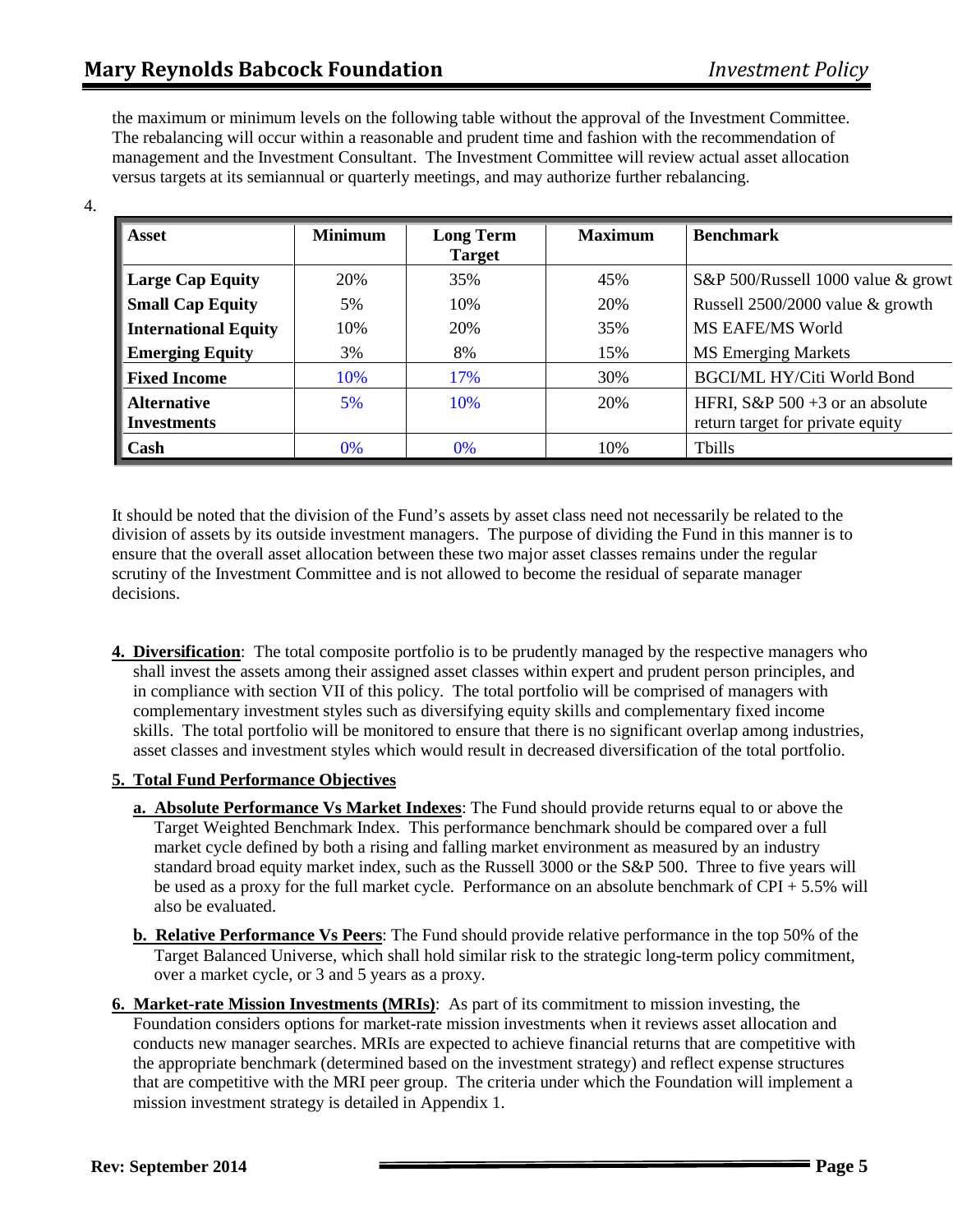# **VII. MANAGER'S OBJECTIVE AND GUIDELINES**

- **A. General:** The objectives for each manager are as follows:
- 1. **Performance Vs Market Indexes**: Each manager should provide returns equal to or above a fair and comparative market index. Each manager's comparative market index is determined based on their investment asset class and style mandate. The specific comparative market indexes are detailed at the end of this policy and can be found in the table titled "Policy Objectives".
- 2. **Manager Performance Standards**: Each manager will be monitored on a quarterly basis for long-term consistency of investment returns, philosophy, and risk. Changes to this philosophy would typically be grounds for termination as the selected investment disciplines are part of a larger strategic plan for diversified and complementary skills among managers. Detailed investment performance standards for each manager are contained in Policy Objectives matrix at the end of this document.
- 3. **Risk Standards**: Portfolio volatility and other measures of portfolio risk will be measured by variability of monthly returns (monthly standard deviation) and other traditional measures of statistical risk (beta, rsquared, relative risk and other industry measures) versus the fair market proxies for asset classes within a portfolio. For total manager composites, total asset class composites and the total portfolio composites, risk will be measured relative to market indexes constructed to reflect the appropriate custom benchmarks which uniquely relate to each asset class or portfolio's policy target asset allocation and strategic style structure.
- 4. **Evaluation of Objectives**: Managers will be evaluated for compliance with these objectives as performance history becomes available. The Investment Consultant will notify the Investment Committee of those managers who have consistently underperformed their objectives. Underperforming managers will be considered on a probationary watch by the Investment Committee, and will be so notified in writing. Managers on watch may be given the opportunity to present and justify performance to the Investment Committee. When circumstances warrant, the Investment Committee may offer managers a period of time to determine if performance will improve. Continuance of service will be at the discretion of the Investment Committee. The Investment Committee's decisions are based on ensuring adequate investment performance is achieved, which will enable the Foundation to meet its organizational objectives.
- **B. Diversification (Excluding Alternative Investments)**: Each manager will maintain diversified portfolios at all times. Diversification will be measured against fair market index statistics for the total fund of each manager to ensure a reasonable level of risk and diversification is displayed.

# **C. Allowable Investments**

# 1. **Guidelines For Equity Managers**

- a. Decisions as to individual security selection, security size and quality, number of industries or holdings, current income levels, and turnover are left to broad manager discretion subject to the usual standards of fiduciary prudence. In no case (excepting mutual fund shares) shall a single security exceed 15% of the market value of any individual equity portfolio at purchase. Additionally, no single major industry shall represent the greater of 30% of the market value of the equity holdings of any manager's portfolio, or two times the benchmark's weight.
- b. Equity managers may at their discretion hold investment in modest reserves of either cash equivalents but with the understanding that their performance will be measured against stock indices that maintain no cash component. To the extent that cash equivalents are used, their quality shall be governed by the guidelines set forth in Section VII.C.3.
- c. The use of options or financial futures is left to broad manager discretion subject to the usual standards of fiduciary prudence. Nonetheless, no equity portfolio may engage in short selling, trade securities on margin, or enter into commodities contracts without the approval of the Investment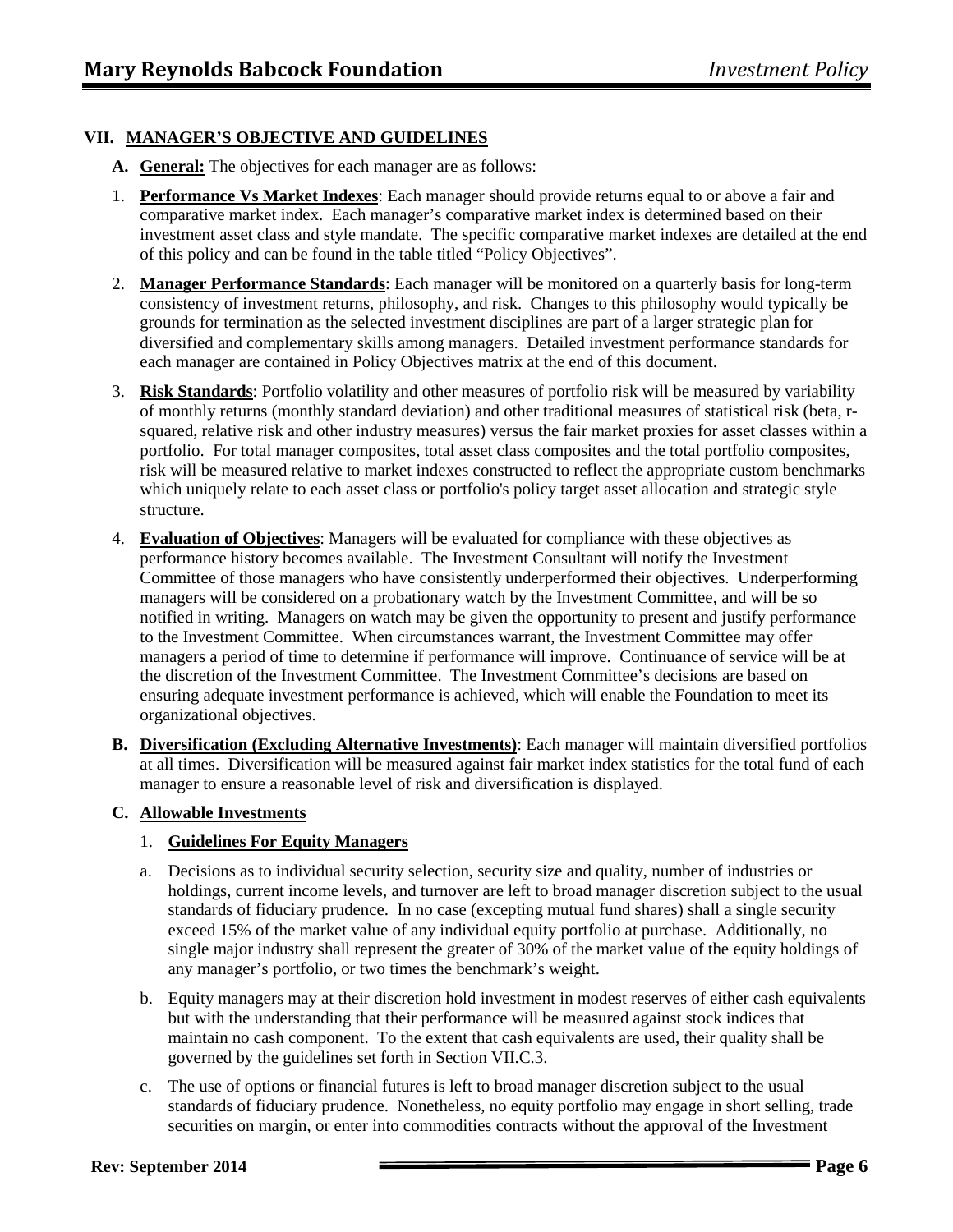Committee.

## **2. Guidelines For Fixed Income Managers**

- a. Money market instruments as well as bonds may be included in the fixed income holdings, but equities and convertible bonds are excluded. The fixed income managers may employ so-called active management techniques such as interest rate anticipation and inter-sectoral arbitrage, but changes in average duration should usually be moderate and incremental. In addition, current coupons and call protection should be emphasized to assure a high and stable level of income.
- b. In general, the fixed income portfolio shall be well diversified with respect to type, industry, and issuer in order to minimize risk exposure. The portfolio will contain no more than a 20% allocation to non-investment grade bonds. Excluding obligations of the U.S. Government and its agencies, securities of a single issuer, regardless of the number of differing issues, should be limited at time of purchase to no more than 15% of the manager's portfolio at cost. To the extent that cash equivalents are used, their quality shall be governed by the guidelines set forth in Section VII.C.3.
- c. If a fixed income manager seeks to use derivative securities in the portfolio, the consent of the Investment Committee should be first obtained. Once such consent is obtained, policies regarding the types of derivative securities and strategies to be employed may be set out as part of the manager guidelines.

## **3. Guidelines For Cash Equivalent Investments**

- a. "Cash equivalent investments" are defined as U.S. dollar-denominated fixed income instruments with maturities of one year or less.
- b. Permissible cash equivalent instruments are: direct obligations of the United States; obligations unconditionally guaranteed (principal and interest) by a federal agency of the United States government; repurchase agreements secured by U.S. government and Federal Agency obligations, such obligations to have a market value of at least 102% of the value of the repurchase agreement; CDs, commercial paper, and money market funds of commercial banks and other major investment managers which are comprised solely of the obligations listed in this section.

## **4. Guidelines For International Equity Managers**

- a. International equity managers will be allowed to hold cash instruments denominated in US dollars or Euros or the local currency of their underlying stock. The investment manager may utilize forward currency contracts to hedge a portion of the Fund's currency exposure to US dollars and may engage in cross hedges if the US or other currencies are felt to be overvalued.
- b. A maximum of 15% of assets at cost may be invested in any one single issuer. The manager may not hold more than 15% of the outstanding equity securities of any one company. The minimum market capitalization of any security initially acquired by the manager must be \$100 million. Industry Groups will be limited to 30% of the market value of the portfolio at month end.

# **5. Guidelines For Emerging Market Equity Managers**

- a. Emerging markets equity managers will be allowed to hold cash instruments denominated in US dollars or Euros or the local currency of their underlying stock. The investment manager may utilize forward currency contracts to hedge a portion of the Fund's currency exposure to US dollars and may engage in cross hedges if the US or other currencies are felt to be overvalued.
- b. The emerging markets equity manager should invest in a well-diversified portfolio of common stocks. The portfolio should be invested primarily in equity securities of companies located in emerging countries, but may invest in companies headquarted in developed markets provided they do substantial business with emerging markets. A maximum of 15% of assets at cost may be invested in any one single issuer. The manager may not hold more than 15% of the outstanding equity securities of any one company. Industry Groups will be limited to 30% of the market value of the portfolio at